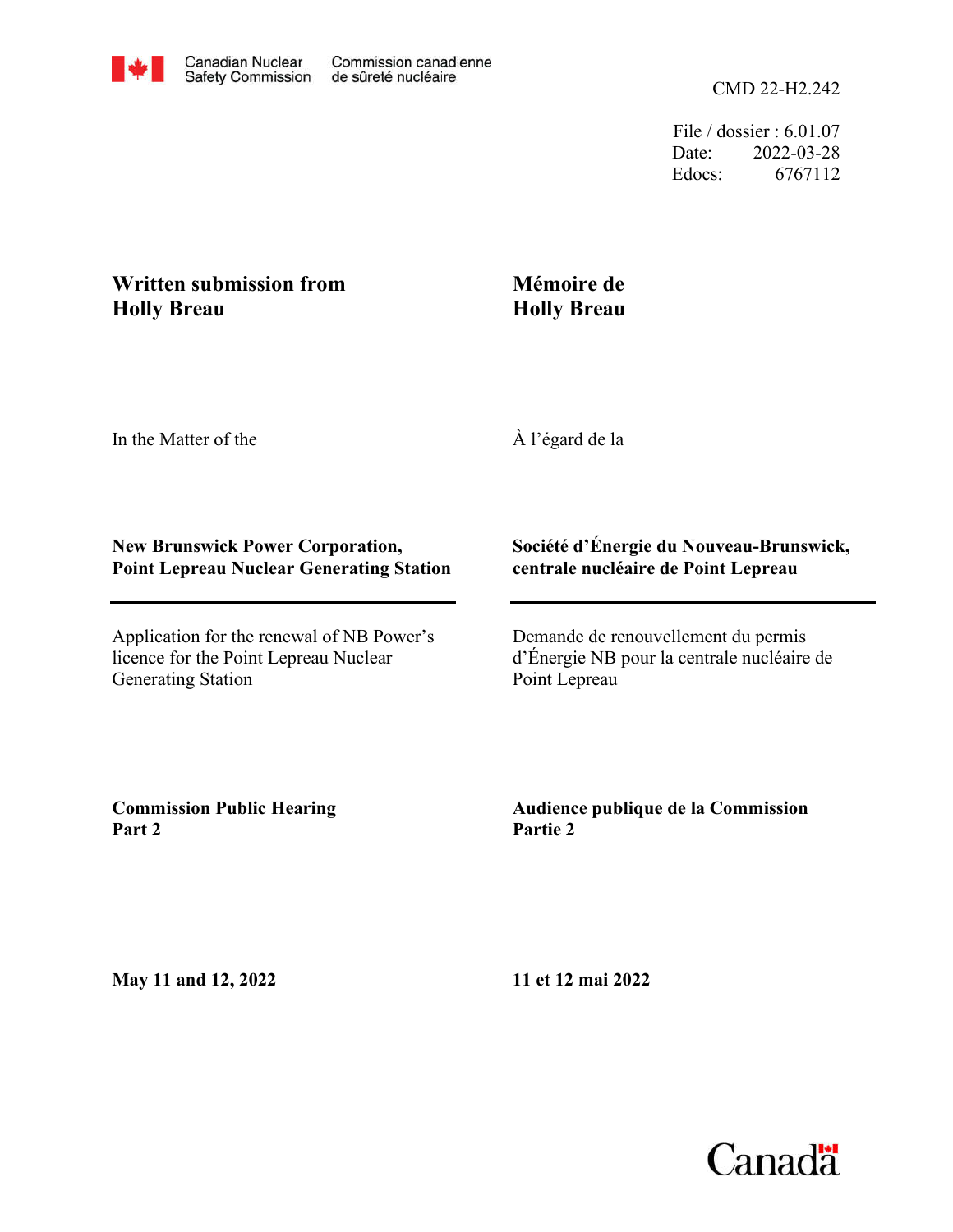March 26, 2022

Commission Secretariat Canadian Nuclear Safety Commission 280 Slater Street, P.O. Box 1046 Ottawa, ON K1P 559

# **Subject: Point Lepreau Nuclear Generating Station License Renewal**

Mr/Mrs Secretariat – Senior Tribunal Officer

My name is Holly Breau and I work at the Wilson's Gas Bar in Maces Bay which is located about one kilometre from the gate of the Point Lepreau Nuclear Generating Station. The reason I am writing you this letter is because I want to make sure the operating license for the station is renewed.

I have lived in the area for many years and know hundreds of the people who work at the station and many of the people who work there, also stop here for gas or groceries. I get many opportunities to find out from them what is going on at the station. They are always happy to tell me the latest news of what is going on and to say how happy they are to be working at the plant.

One of the topics that comes up most often in conversation is just how much emphasis the station puts on safety. Workers there are always saying how much time is spent on ensuring that things are done right the first time, every time.

I enjoy reading the information and stories in the quarterly newsletter, From the Point, which gets distributed in our area. The annual calendar put out from the station is on my wall here at the gas bar because it includes so many valuable topics to read about. This is part of the extensive community reach out program.

I want to share a personal story of how much the plant helped me through the Covid-19 pandemic. As I said above, many of the staff members stop here at our gas bar every day as they go in to and home from the plant. When Covid first hit, the plant staff came to me and offered their help by setting up and providing protective equipment to make sure our store was safe for our customers and staff.